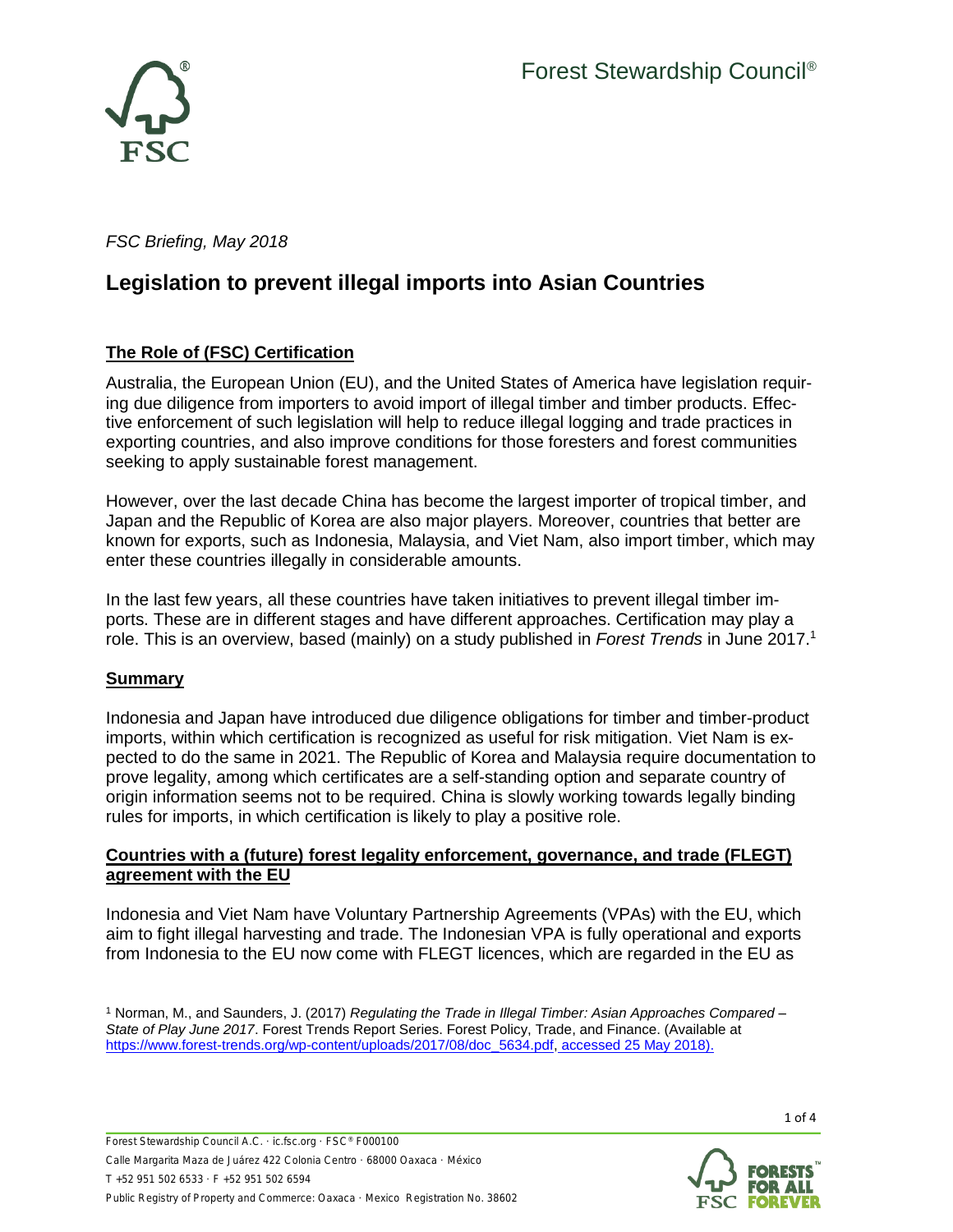

proof of legality (and for which no further due diligence from the side of the importers is required). Viet Nam is working to reach the same point in the next few years. EU negotiations with Malaysia on a VPA started in 2007, but have been stalled since 2014 because of lack of assurance that the agreement would fully include Sarawak.

All three countries have in the meantime introduced regulations that require due diligence from their importers (Indonesia, Viet Nam) or documentation of legality (Malaysia). While the Indonesian rules have applied since 2016 and those of Malaysia since mid-2017, those of Viet Nam, as mentioned above, are likely to enter into force only in 2021.

According to *Forest Trends*, the Malaysian regulation allows importers (and those further down the supply chain) preparing for export to the EU, an option "to demonstrate compliance through … an internationally recognized certification scheme". In practice this refers to "FSC, PEFC [Programme for Endorsement of Forest Certification], MTCS [Malaysian Timber Certification Scheme], and other credible [timber] certification schemes". According to *Forest Trends*, a valid certificate from such a scheme is by itself sufficient evidence of legality of imported timber and/or timber products.

In Indonesia and Viet Nam, any company that deals with imported timber must have a due diligence system that can be checked by government authorities.

The Indonesian  $VPA<sup>2</sup>$  requires imported timber that is used for export to the EU to have "import notification documents and information concerning the origin of the timber as well as documents certifying the legality of the timber and country of harvest". One type of certificate originates from "a certification agency that applies [a] certification scheme on legality or sustainability of forest products along with the traceability". According to *Forest Trends*, 80 per cent of the documentary evidence currently submitted is in fact forest and/or chain of custody certificates.

The Vietnamese VPA gives details in an annex on the Vietnamese Timber Legality Assurance System. It states that the Vietnamese authorities can recognize certification schemes, for forest management and chain of custody, after which these can become part of a due diligence system (while still needing evidence of origin).

It is to be expected that, as part of a future VPA with Thailand, another country in the region likely to import timber for its (export) industries, will have a similar arrangement.

<sup>2</sup> Council of European Union document 11769/1/13 Rev 1, 13 September 2013.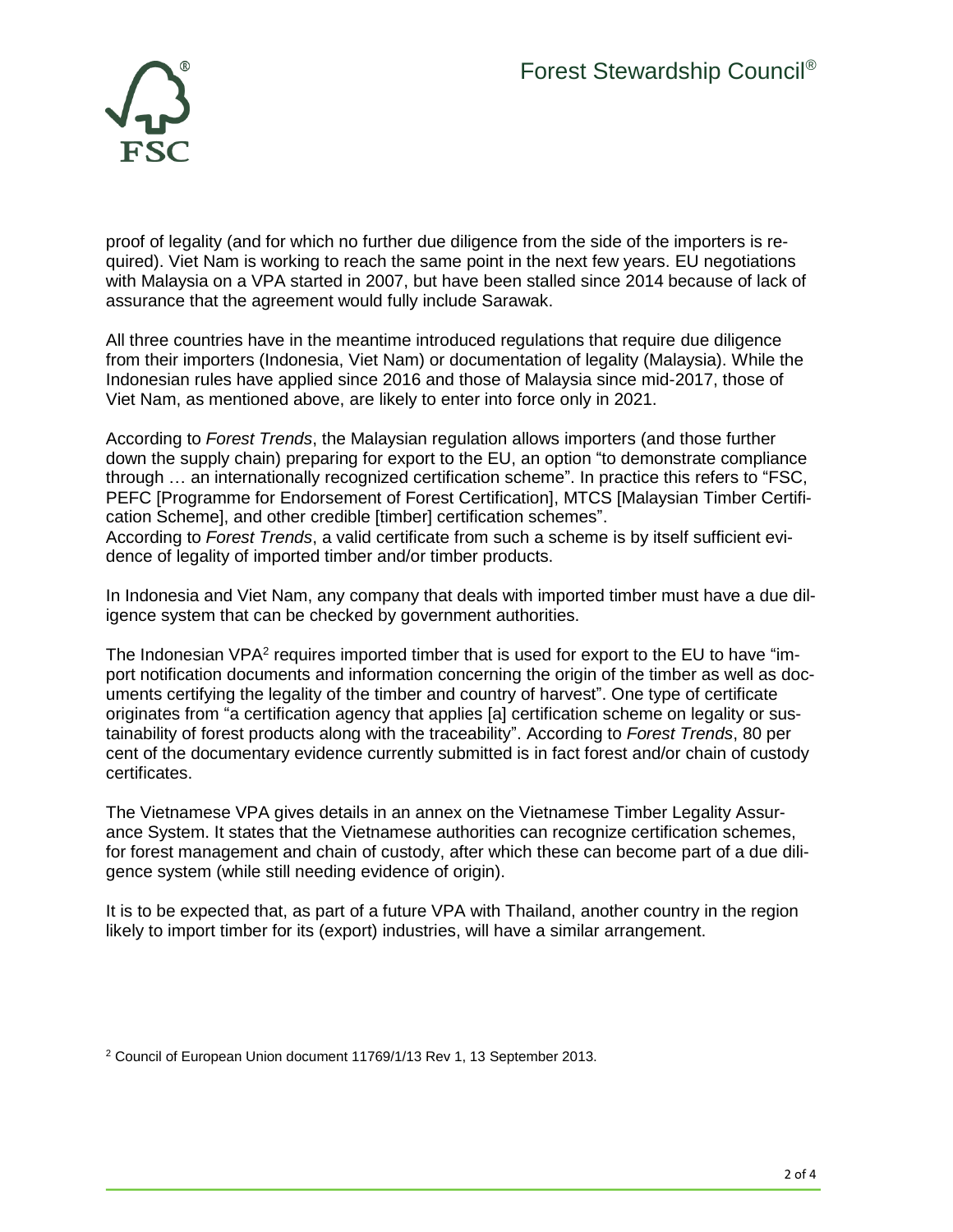

## **Association of Southeast Asian Nations (ASEAN) mutual recognition efforts**

In 2002, ASEAN (comprised of 10 South-East Asian countries) set up the ASEAN Working Group on a Pan-ASEAN Timber Certification Initiative. Three years later, it was first decided to develop an ASEAN Timber Legality Standard. This led, in 2009, to ministerial endorsement of a regional reference framework for timber legality, the 'ASEAN Criteria and Indicators for Legality of Timber', and for timber tracking, 'ASEAN Guidelines for Chain of Custody of Legal Timber and Sustainable Timber'.<sup>3</sup> Since then, the working group has been focusing on support for national schemes, training, and research on issues such as the contribution of voluntary certification schemes, without taking a firm position on these.<sup>4</sup>

### **Japan**

Japan is one of the largest (after China) importers of timber and timber products in the world. In 2006, its Government launched a voluntary legality verification scheme linked to public procurement, called Goho Wood. A Green Purchase Network assigns 'Green Law Eligible Product' labels for companies complying with the due diligence requirements, making it useful also for private purchasers.

In 2016, the Act on Promotion of the Distribution and Use of Legally Logged Wood, or Clean Wood Act, was promulgated, and in May 2017 three implementing Ministerial Ordinances followed. The Act sets up a registry for importing companies, but joining it is not obligatory. However, for registration a company has to prove it has a due diligence system in place. It appears that certification will play a similar role in the risk mitigation phase, as in the EU Timber Regulation (EUTR) and Australian Act: a certificate (e.g. from FSC) can be used as an important document to prove a high probability that the origin is legal.<sup>5</sup> However, as in Australia and the EU, such a certificate does not replace the obligation of due diligence, including the requirement to identify the origin and to conduct risk assessment.

### **Republic of Korea<sup>6</sup>**

In 2012, the Republic of Korea introduced legislation on the sustainable use of timber, which includes provisions related to avoiding illegal timber. It was revised and passed in March 2017. The new Act on the Sustainable Use of Timber has more robust regulations on the import of illegally logged timber products. These changes should have entered into force in March 2018, but the Enforcement Ordinance is not yet publicly available.

<sup>3</sup> EFI (2014) *ASEAN Timber Trade, Customs and Timber Legality, Scoping Study*.

<sup>4</sup> See, for example, <http://www.euflegt.efi.int/es/tla-workshop-2016>

<sup>5</sup> See also: EFI EUFLEGT Facility Briefing "A comparison of the Japanese Clean Wood Act and the EU Timber Regulation"

<sup>&</sup>lt;sup>6</sup> de Jong, M. (2016) Timber consumer countries should join forces and coordinate legislative measures to eliminate illegally sources timber from their markets.